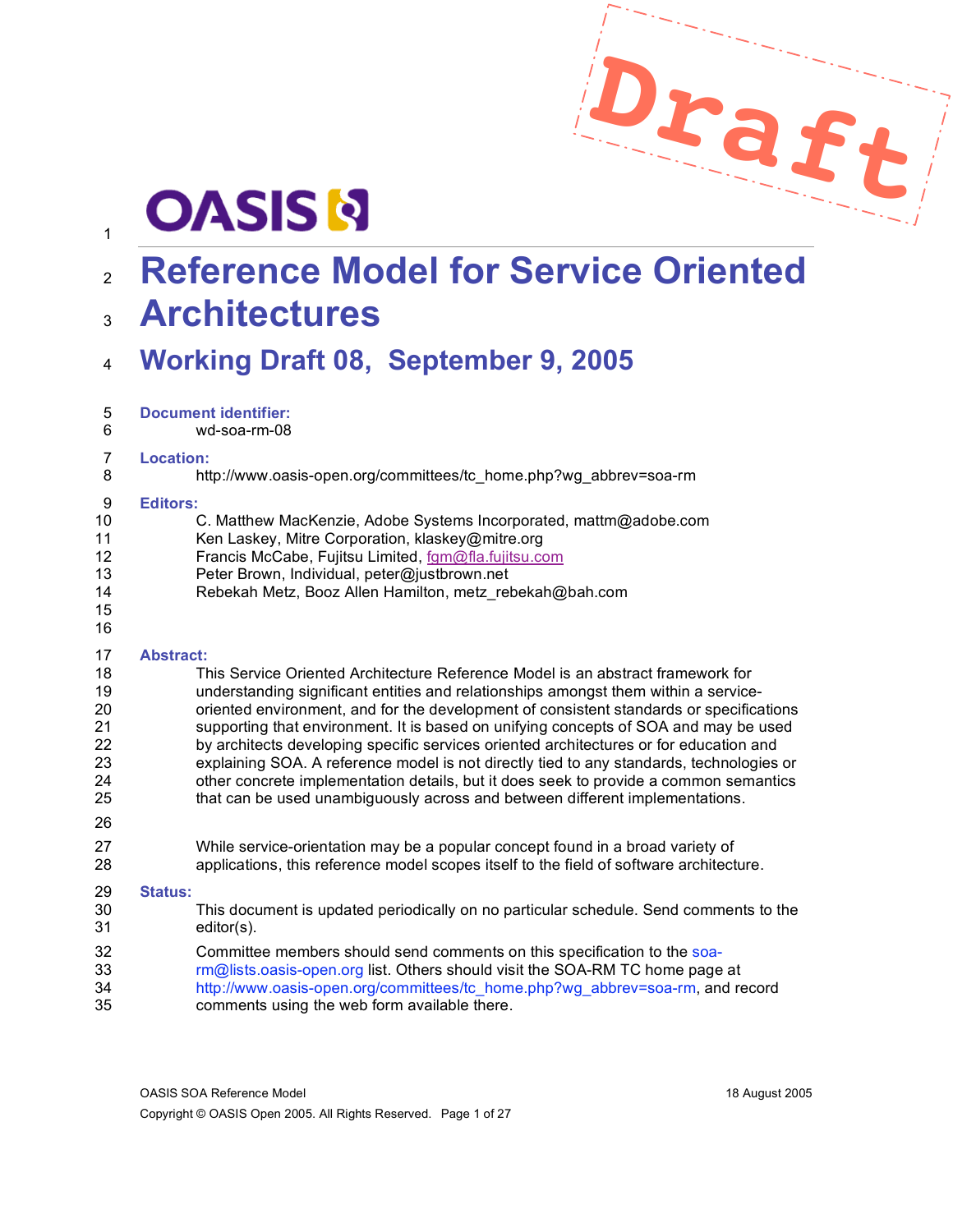- aft 36 37 For information on whether any patents have been disclosed that may be essential to 38 implementing this specification, and any offers of patent licensing terms, please refer to<br>39 the Intellectual Property Rights section of the SOA-RM TC web page at: the Intellectual Property Rights section of the SOA-RM TC web page at: 40 http://www.oasis-open.org/committees/tc\_home.php?wg\_abbrev=soa-rm 41 42 The errata page for this specification is at: 43 http://www.oasis-open.org/committees/tc\_home.php?wg\_abbrev=soa-rm.
- 44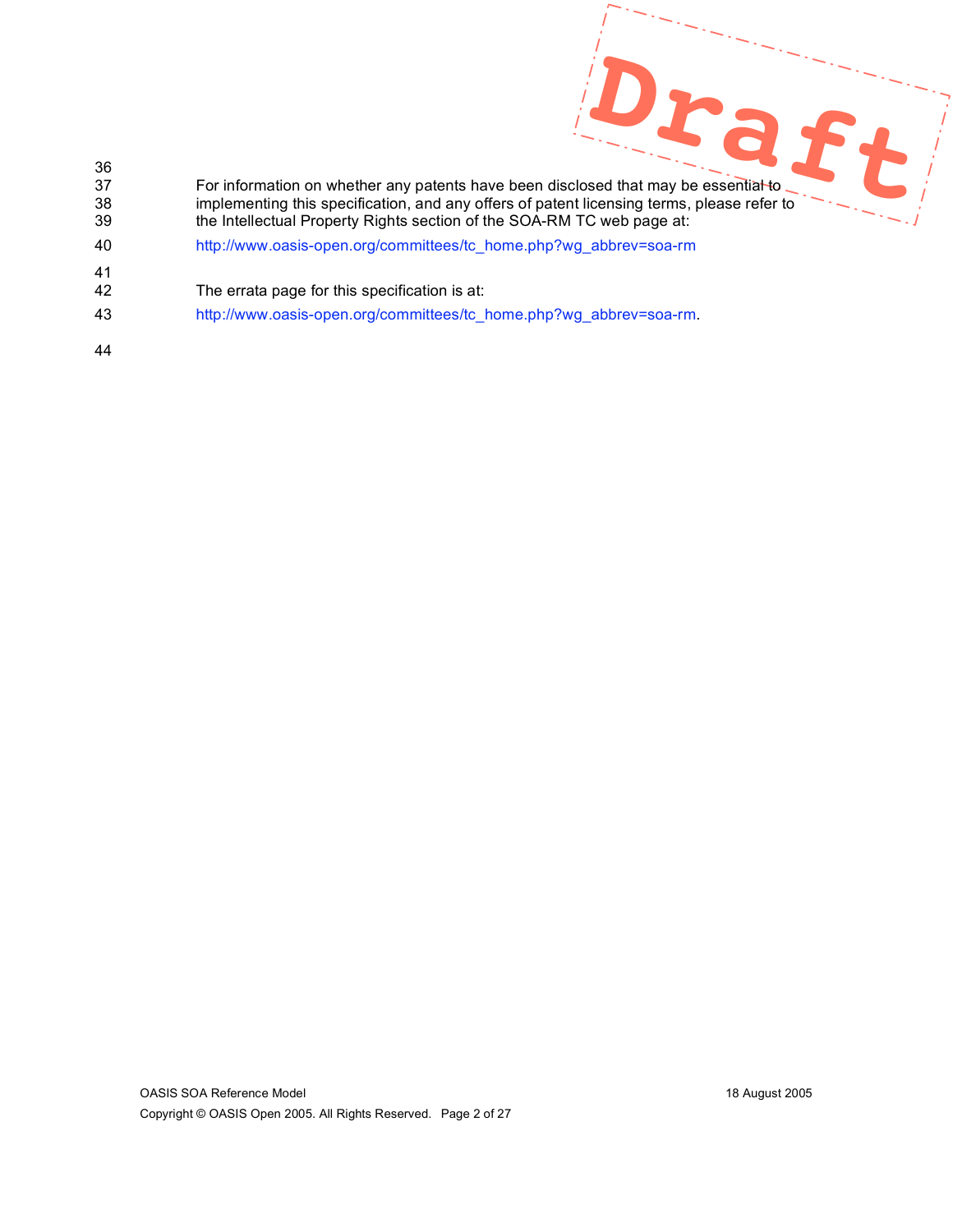#### **Table of Contents** 44

| 44 | <b>Table of Contents</b> |  |  |
|----|--------------------------|--|--|
| 45 | $\mathbf 1$              |  |  |
| 46 |                          |  |  |
| 47 |                          |  |  |
| 48 |                          |  |  |
| 49 |                          |  |  |
| 50 |                          |  |  |
| 51 | $2^{\circ}$              |  |  |
| 52 |                          |  |  |
| 53 |                          |  |  |
| 54 |                          |  |  |
| 55 |                          |  |  |
| 56 |                          |  |  |
| 57 |                          |  |  |
| 58 |                          |  |  |
| 59 |                          |  |  |
| 60 |                          |  |  |
| 61 |                          |  |  |
| 62 |                          |  |  |
| 63 |                          |  |  |
| 64 |                          |  |  |
| 65 | 3                        |  |  |
| 66 | 4                        |  |  |
| 67 |                          |  |  |
| 68 |                          |  |  |
| 69 |                          |  |  |
| 70 |                          |  |  |
| 71 |                          |  |  |
| 72 |                          |  |  |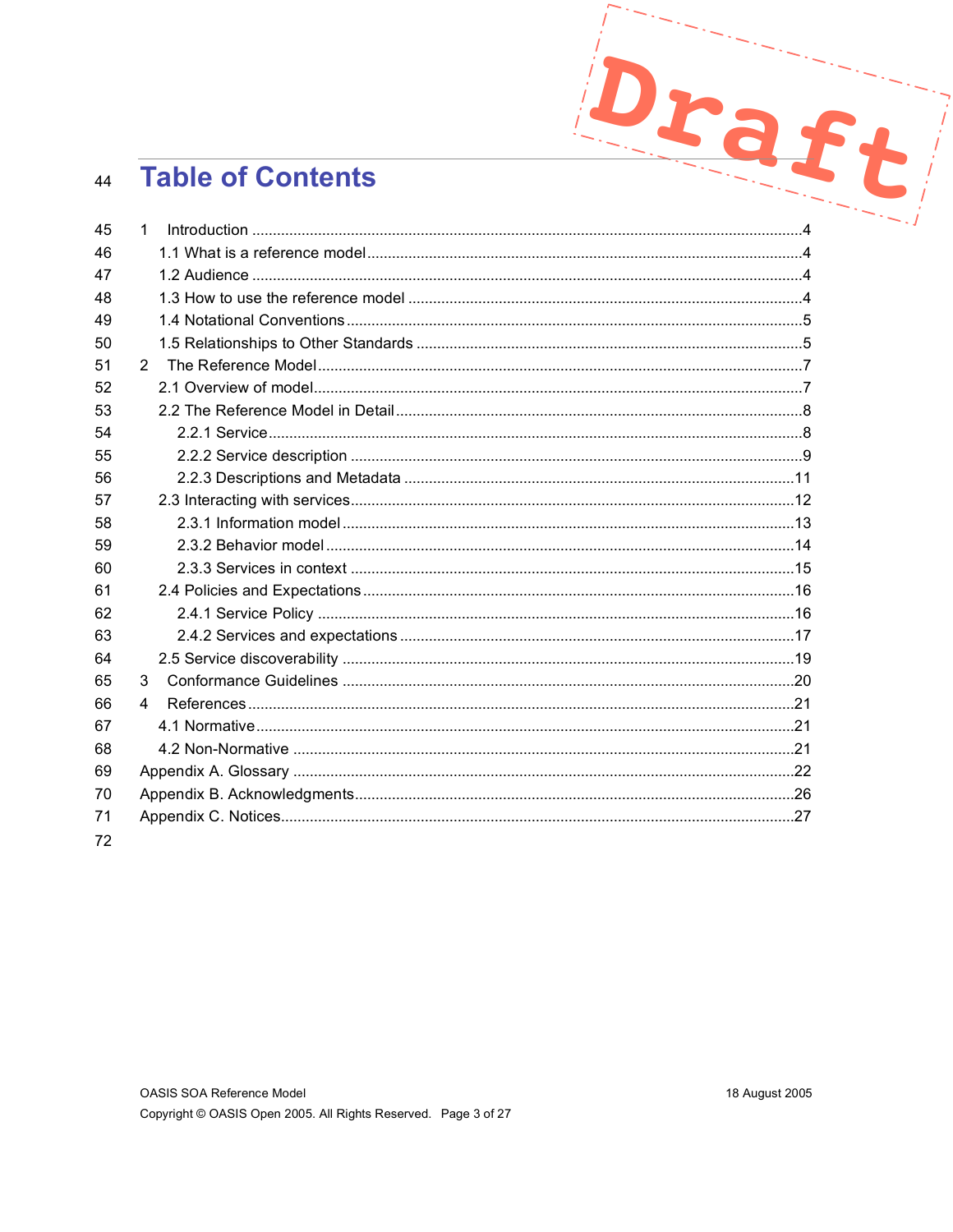# **1 Introduction**

## **1.1 What is a reference model**

 A reference model consists of a set of clearly defined basic concepts, axioms and relationships within a particular problem domain, independently of specific implementations, conventions, activities or organizations. The purpose of a reference model is to facilitate the design of systems, to establish a common set of terminology as it applies to the domain and to encourage best practice where possible.

In the field of information technology, specific *architectures* may be developed to promote a

- common approach to solving particular problems. A group of such architectures Service
- Oriented Architectures or SOAs have developed over recent years with a specific mission to
- improve interoperability and collaboration between otherwise dissimilar services.
- 

 SOAs have received significant attention within the software design and development industry in recent times resulting in many conflicting definitions of "service-oriented architecture". Whereas SOA architectural patterns (or *reference architectures*) may be developed to explain and underpin the generic design template supporting a specific SOA, a reference model is intended to provide an even higher level of commonality, with definitions that should apply to *any* SOA at all. The value of such a reference model is as a foundational work that can and should be used to develop architectural patterns and promote effective discourse on derived works.

 The goal of this reference model document is to define the essence of the service oriented architecture paradigm, and emerge with a vocabulary and a common understanding of SOA. It should provide a normative reference that remains relevant for SOA as an abstract and powerful *model*, irrespective of the various and inevitable technology evolutions that we experience in this industry and that will impact on specific SOA *implementations*.

# **1.2 Audience**

The intended audiences of this document non-exhaustively include:

- 102 Architects and developers designing, identifying or developing a system based on the 103 service-oriented paradigm.
- 104 Standards architects / analysts developing specifications that relate to or make use of the 105 service-oriented paradigm.
- 106 Chief Information Officers and other decision makers seeking a "consistent and common"<br>107  **Information of service oriented architecture**. understanding of service oriented architecture.

# **1.3 How to use the reference model**

 New readers are encouraged to read this reference model in its entirety. Concepts are presented 110 in an order that the authors hope promote rapid understanding.

**Draft**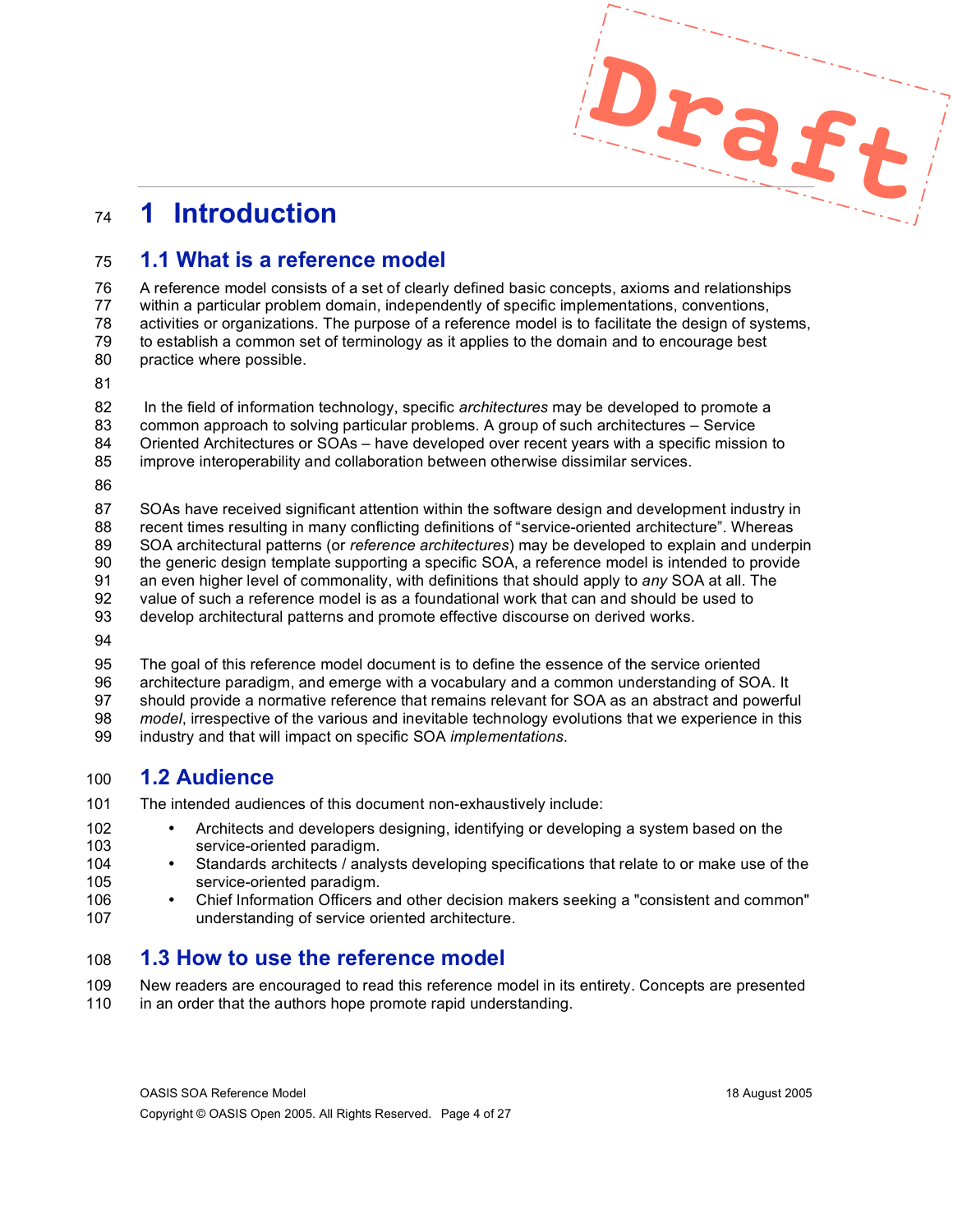- 
- **Draft** 112 This section introduces the conventions, defines the audience and sets the stage for the rest of the document. Non-technical readers are encouraged to read this information as it provides background material necessary to understand the nature of reference models and their use.
- 

 Section 2 introduces the Reference Model for SOAs. First, the main axioms, key concepts and relationships between those concepts are introduced followed by more detailed sections on the main concepts: a *service* is defined along with *service description*. There then follows a section detailing interaction between services, followed by service policies and expectations. Finally,

being the key to a service's actual use, the concept of service discoverability is introduced.

- 
- This section is provided for the benefit of multiple audiences:
- 123 Non-technical readers may use this section to gain an explicit understanding of the core<br>124 **•** principles of SOA. principles of SOA.
- Architects are encouraged to use this section as guidance for developing specific service oriented architectures. Section 2 and its subsections are designed to provide guidance 127 for consistent logical divisions of components within architectures. It also helps architects adhere to the basic principles of service-oriented design.
- 
- Section 3 addresses what it might mean for an SOA-based system to be conformant with this reference model.
- 
- The glossary provides definitions of terms which are relied upon within the reference model specification but do not necessarily form part of the specification itself.
- 

# **1.4 Notational Conventions**

- The key words *must*, *must not*, *required*, *shall*, *shall not*, *should*, *should not*, *recommended*, *may*, and *optional* in this document are to be interpreted as described in **[RFC2119]**.
- 
- References are surrounded with **[square brackets and are in bold text]**.

# **1.5 Relationships to Other Standards**

- Due to its nature, this reference model may have an implied relationship with any group that:
- Considers its' work "Service Oriented"; and/or
- 144 Makes (publicly) an adoption statement to use this SOA Reference Model of this TC as a<br>145 base or inspiration for their work when complete. base or inspiration for their work when complete.
- 
- Additionally, there are a large number of standards and technologies that are related by the fact 148 they claim to be or are "service oriented".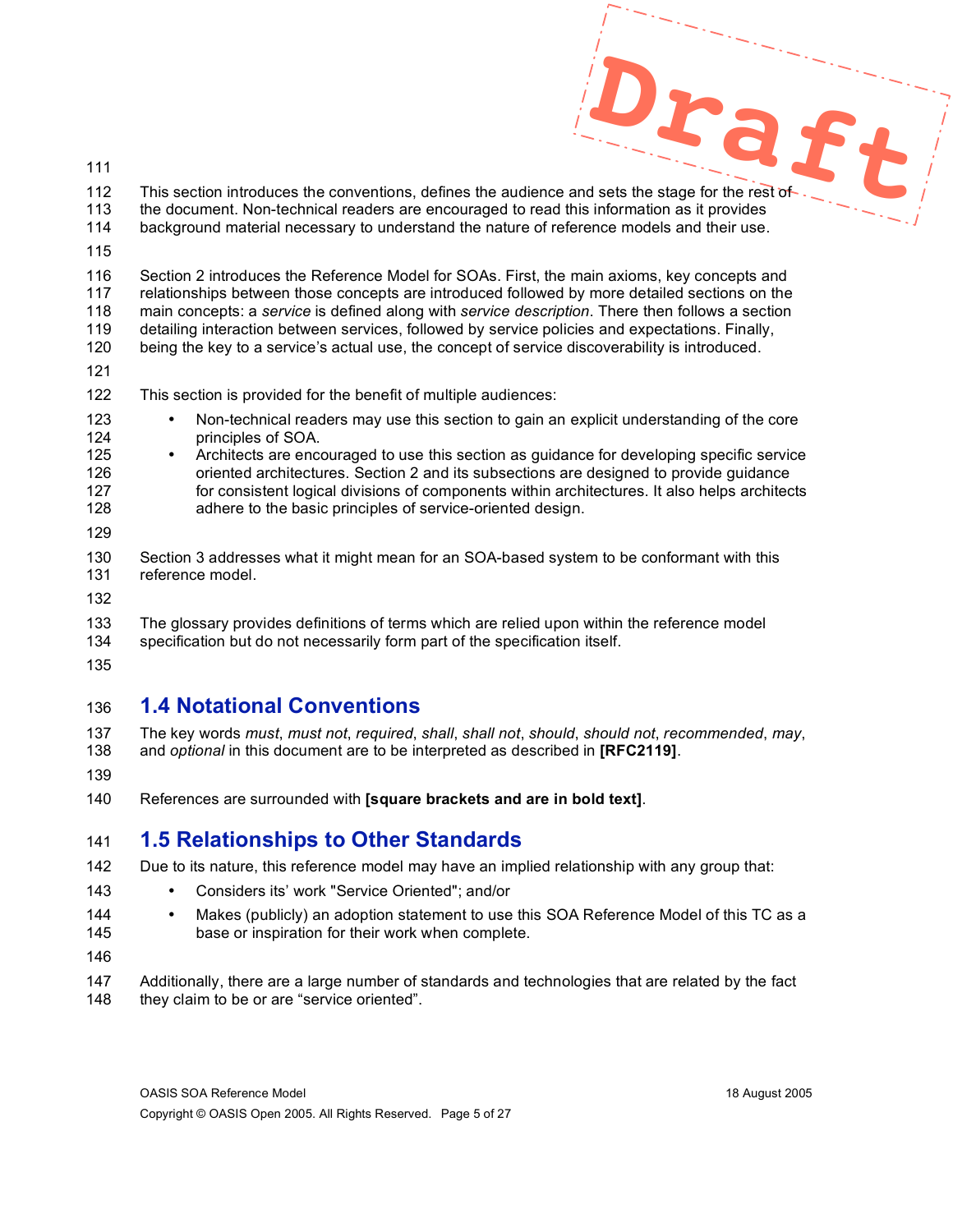- 149 Any work that aligns with the functional areas of SOA such as the service, service description,
- 150 advertising mechanism, service data model or service contract are likely to be directly related.
- 151
- 152 The reference model does not endorse any particular service-oriented architecture, or attest to
- 153 the validity of third party reference model conformance claims.
- 154

 $St$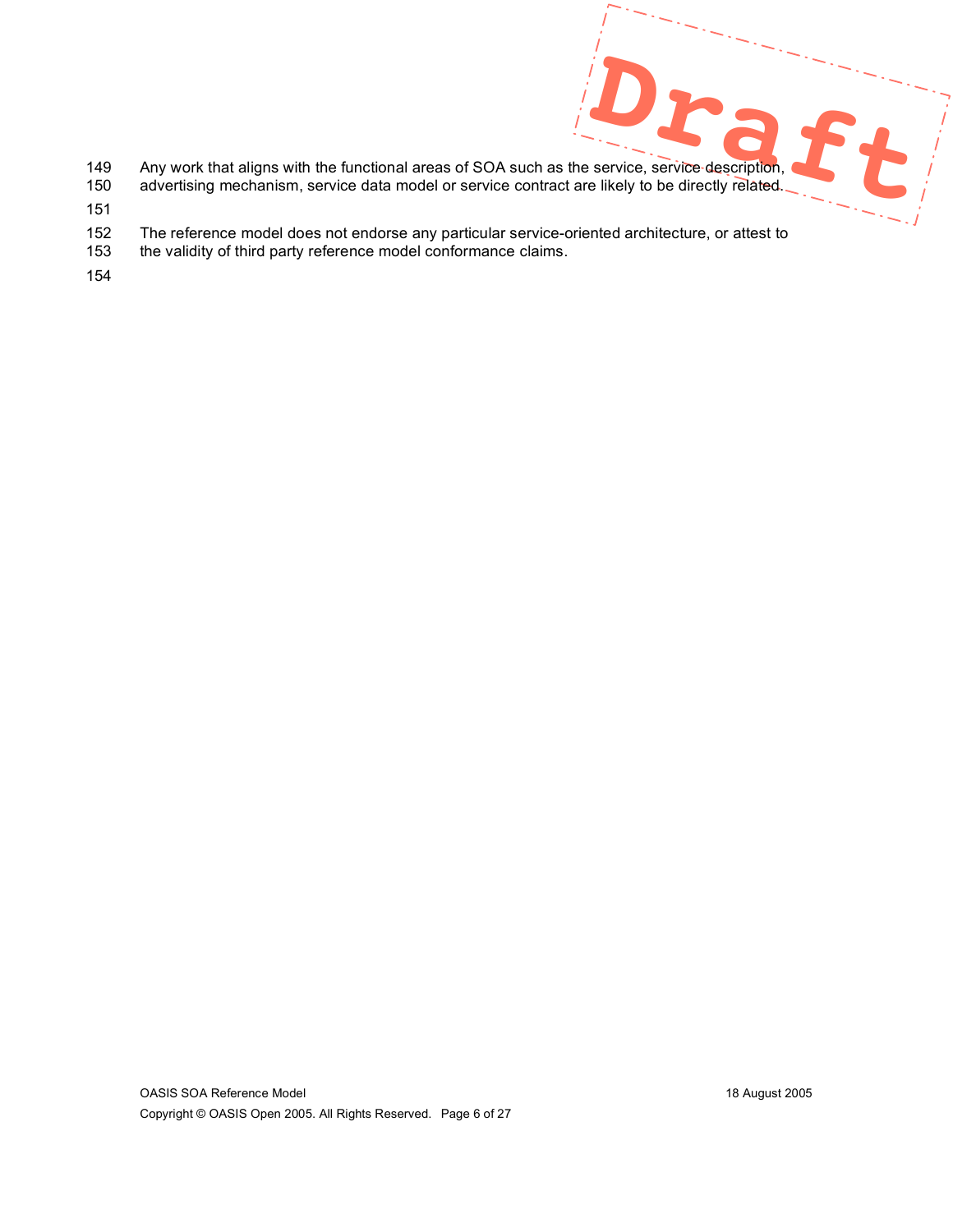# **2 The Reference Model**

 The reference model for service-oriented architectures describes concepts and relationships that are fundamental in describing SOA architecture patterns (i.e. SOA reference architectures) and specific SOA architectures applied to the solution of specific problems. In general, a service- oriented architecture represents a uniform means to discover and access distributed services that invoke functionality which produces desired effects with measurable preconditions and expectations. The services hide implementation details but have associated service descriptions to provide sufficient information to understand the technical and business requirements for invoking the service. The actual decision (or agreement) to invoke a service often is contingent on understanding and complying with those requirements.

 While such a description of SOA gives a flavor for why it is of interest, it is not sufficient for understanding the primary SOA concepts that must be utilized in designing a SOA and effectively using an SOA. The remainder of this section introduces the main concepts and a detailed discussion of the concepts and their relationships are in the sections that follow.

## **2.1 Overview of model**

 A key concept of SOA is that of a **service**. In general, people and organizations create capabilities to solve or support the solution of problems they face in the course of their business. SOA is conceived as a way of making those capabilities visible and supporting standard means of access so the existing capabilities can be reused or new capabilities can be readily substituted to

improve the solutions. A service is a means to access such capabilities.

 To use a service, it is necessary to know it exists, what is accomplished if the service is invoked, how to invoke the service, and other characteristics to allow a prospective consumer to decide if the service is suitable for the current needs and if the consumer satisfies any requirements of the

service provider to be permitted access. Such information constitutes the **service description**.

 Services are accessed in order to achieve particular effects. However, the nature of SOAs are that there is an arm's length relationship between service providers and consumers. As a result, there is a distinction to be drawn between the public interactions with a service and the private actions of the service provider and consumer. An important reason for the scalability and security attributes of SOAs is that the distinction promotes independence between service participants. We can focus on the public aspects of using a service by examining the **conditions** of using a service and the **expectations** that arise as a result of using the service. We loosely associate the service conditions with the **service policies** and the expectations with **service contracts**. 

 Another key concept in SOA is that of **service interaction**. Although services are accessed in order to achieve particular desired effects, this is effected by exchanging information between service providers and consumers. Typically this is by exchanging messages using a standardized protocol; however, there are many modalities possible for using services

**Draft**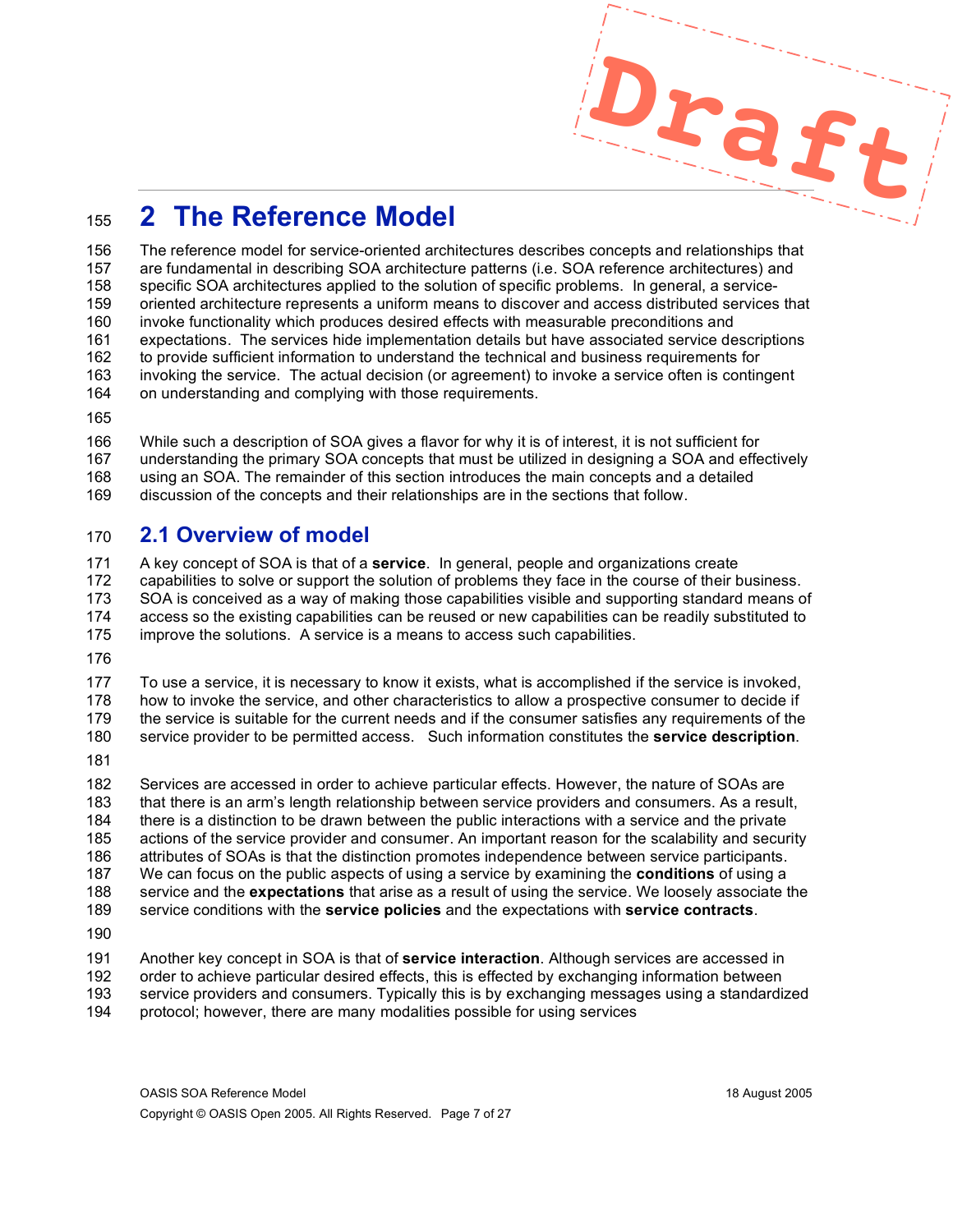**Draft** Finally we identify **discoverability** as a key concept of SOAs. Discoverability refers to the possibility and mechanisms by which service consumers and providers can be brought together.

 There are many possible mechanisms by which discoverability may be achieved; SOAs are not limited to registries or repositories of service descriptions although these are undoubtedly

powerful means of achieving it. Discoverability itself is a key concept for SOAs.

# **2.2 The Reference Model in Detail**

# **2.2.1 Service**

 A service is a mechanism to enable access to a set of capabilities, where the access is provided using a prescribed interface and is exercised consistent with constraints and policies as specified by the service description. A service is provided by one entity for use by others, but the eventual consumers of the service may not be known to the service provider and may demonstrate uses of 207 the service beyond the scope originally conceived by the provider.

 A service is invoked through a service interface, where the interface comprises the specifics of how to access the underlying capabilities. There are no constraints on what constitutes the underlying capability or how access is implemented by the service provider. Thus, the service could carry out its described functionality through one or more automated and/or manual processes that themselves could invoke other available services. A service is opaque in that its 214 implementation is hidden from the service consumer except for (1) the information model exposed through the published service interface and (2) any information included as metadata to describe aspects of the service which are needed by service consumers to determine whether a given service is appropriate for the consumer's needs. The consequence of exercising a service

- is one or more real world effects. The effects may include
- 

 (1) information returned in response to a request for that information, including information returned as a result of prior interactions with the service,

(2) processing done in response to a request to change the state of identified entities, or

(3) some combination of (1) and (2).

l

 Note, the user in (1) does not typically know how the information is generated, e.g. whether it is extracted from a database or generated dynamically; in (2), the user does not typically know how the state change is effected. In either case, the service consumer would need to provide input parameters defined (either required or optional) by the service and the service would return information, status indicators, or error descriptions, where both the input and output are as

http://en.wikipedia.org/wiki/Turing\_completeness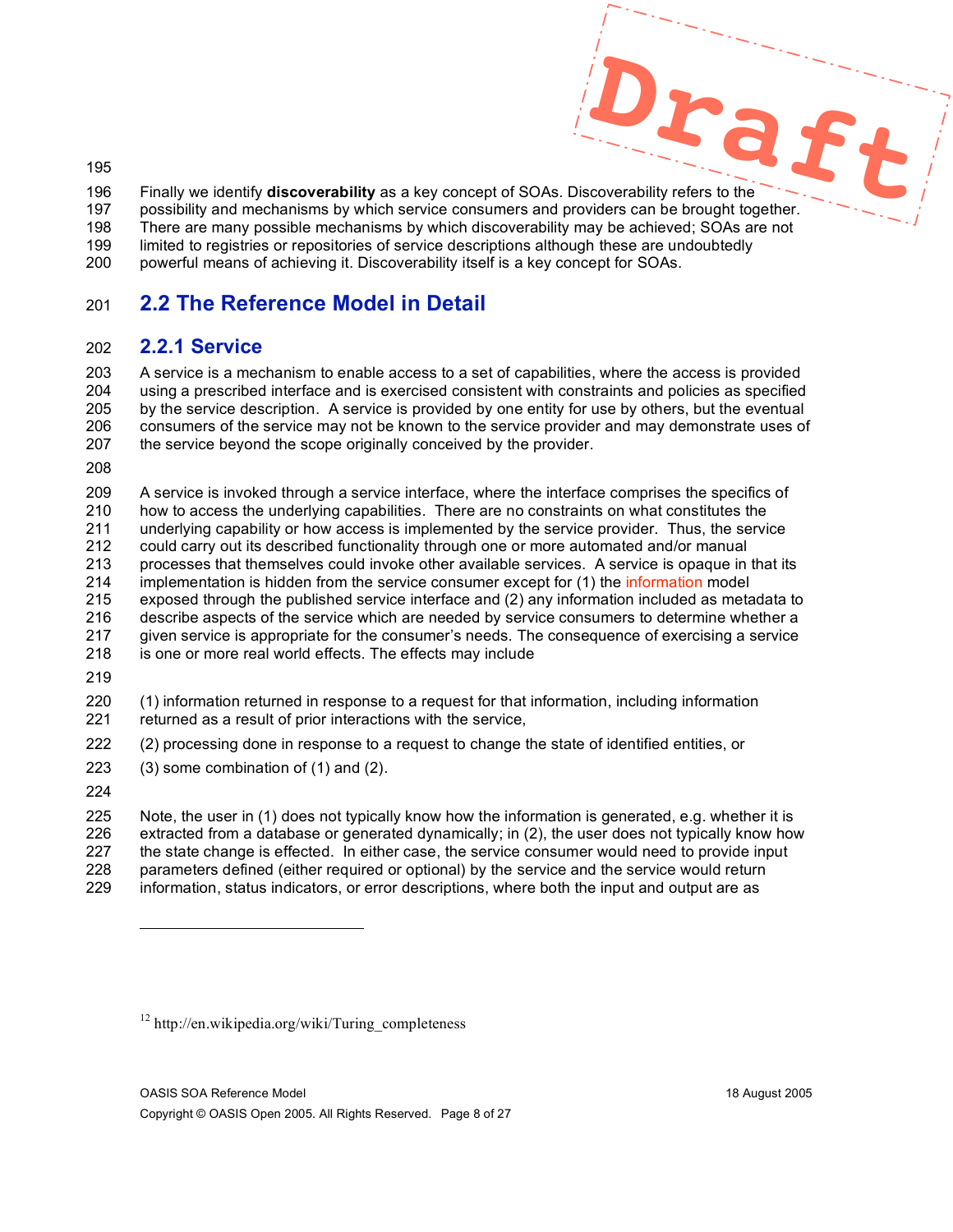**Designed Service interface.** Note that 230 described by the information model exposed through the published service interface. Note that 231 the service may be invoked without requiring information input from the consumer (other than a command to initiate action) and may accomplish its functions without providing any return or feedback to the consumer.

 The description of the service concept has emphasized a distinction between a capability that represents some functionality created to address a problem or a need and the service that forms the point of access to bring that capability to bear in the context of SOA. It is assumed the capability was created and exists outside of SOA and one of the major benefits of SOA is enabling the capability to be applied to an expanded realm of relevant problems. In actual use, maintaining this distinction may not be critical (i.e. the service may be talked about in terms of being the capability) but the separation is pertinent is terms of a clear expression of the nature of SOA and the value it provides.

#### **2.2.2 Service description**

 The service description represents the information needed to use a service. It may be considered part of or the complete set of the metadata associated with a service (see Section 2.2.3) but in any case, the service description overlaps and shares many common properties with service metadata. In most cases, there is no one "right" set of metadata but rather the metadata content depends on the context and the needs of the parties using the associated entity. The same holds for a service description. While there are certain elements that are likely to be part of any service 249 description, most notably the information model, many elements such as function and policy may vary. However, the mechanisms to specify the service description should be represented through use of a standard, reference-able format that can accommodate the necessary variations and lend themselves to common processing tools (such as discovery engines) to make use of the service description.

 While the concept of a SOA supports use of a service without the service consumer needing to know the details of the service implementation, the service description makes available critical information a consumer needs to decide to use a service and then to affect that use. In particular, a service consumer must know:

- 
- 260 1. The service exists and is available;
- 2. The service performs a certain function or set of functions consistent with technical assumptions that underlie its functions;
- 3. The service operates under a specified set of constraints and policies;
- 4. The service will (to some extent) comply with policies as prescribed by the service consumer;
- 5. How to interact with the service in order to achieve the required objectives, including the format and content of information exchanged between the service and the consumer and the sequences of information exchange that may be expected.
- 
- Subsequent sections of this document will deal with these aspects of a service in details but the following subsections will describe their relation to the service description.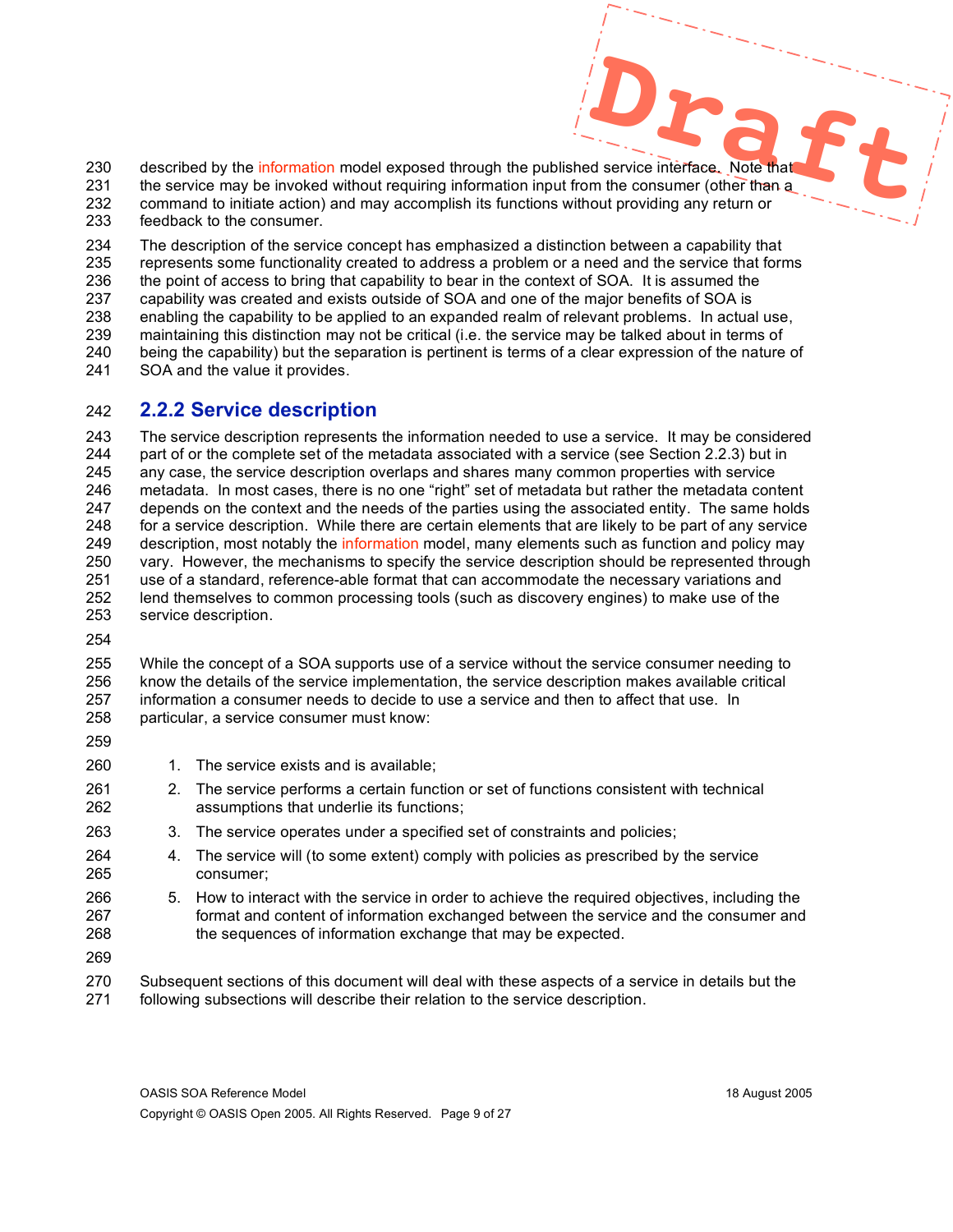#### **2.2.2.1 Service Availability**

**Draft** 273 Item 1 refers to the key requirement for a service description to include sufficient data to permit a service consumer and service provider to physically exchange information. This might range from metadata such as the location of the service and what information protocols it supports and 276 requires to whether the service is currently available or not.

#### **2.2.2.2 Service Functionality**

 Item 2 relates to the need to unambiguously express the function(s) of the service and the real world effects (see section 2.4) that result from it being invoked. This portion of the description needs to be expressed in a way that is generally understandable by service consumers but able to accommodate a vocabulary that is sufficiently expressive for the domain for which the service provides its functionality. The description of functionality may include, among other possibilities, a textual description intended for human consumption or identifiers or keywords referenced to specific machine-process-able definitions. For a full description, it may be useful to indicate multiple identifiers or keywords from a number of different collections of definitions.

 Part of the description of functionality may include underlying technical assumptions that determine the limits of functionality exposed by the service or of the underlying capability. For example, the amounts dispensed by an automated teller machine (ATM) are consistent with the assumption that the user is an individual rather than a business. To use the ATM, the user must not only adhere to the policies and satisfy the constraints of the associated financial institution (see sections 1.1.1.1 for how this relates to service description and section 2.4 for a detailed discussion) but the user is limited to withdrawing certain fixed amounts of cash and a certain number of transactions in a specified period of time. The financial institution, as the underlying capability, does not have these limits but the service interface it exposes to its customers does, consistent with its assumption of the needs of the intended user. If the assumption is not valid, 297 the user may need to use another service to access the capability.

#### **2.2.2.3 Policies Related to a Service**

 Items 3 and 4 relate to the service description's support for associating constraints and policies with a service and providing necessary information for prospective consumers to evaluate if a service will act in a manner consistent with the consumer's constraints and policies.

 In some situations the consumer may similarly provide an indication of its constraints and policies to support a service's need to do a similar evaluation of suitability. Thus, both prospective consumers and providers are likely to use the service description (and the consumer description) to mutually establish what section 2.3.3 refers to as the *execution context*.

#### **2.2.2.4 Service Interface**

 The service interface is the means referred to in Item 5 for interacting with a service. It includes the specific protocols, commands, and information exchange by which actions are initiated that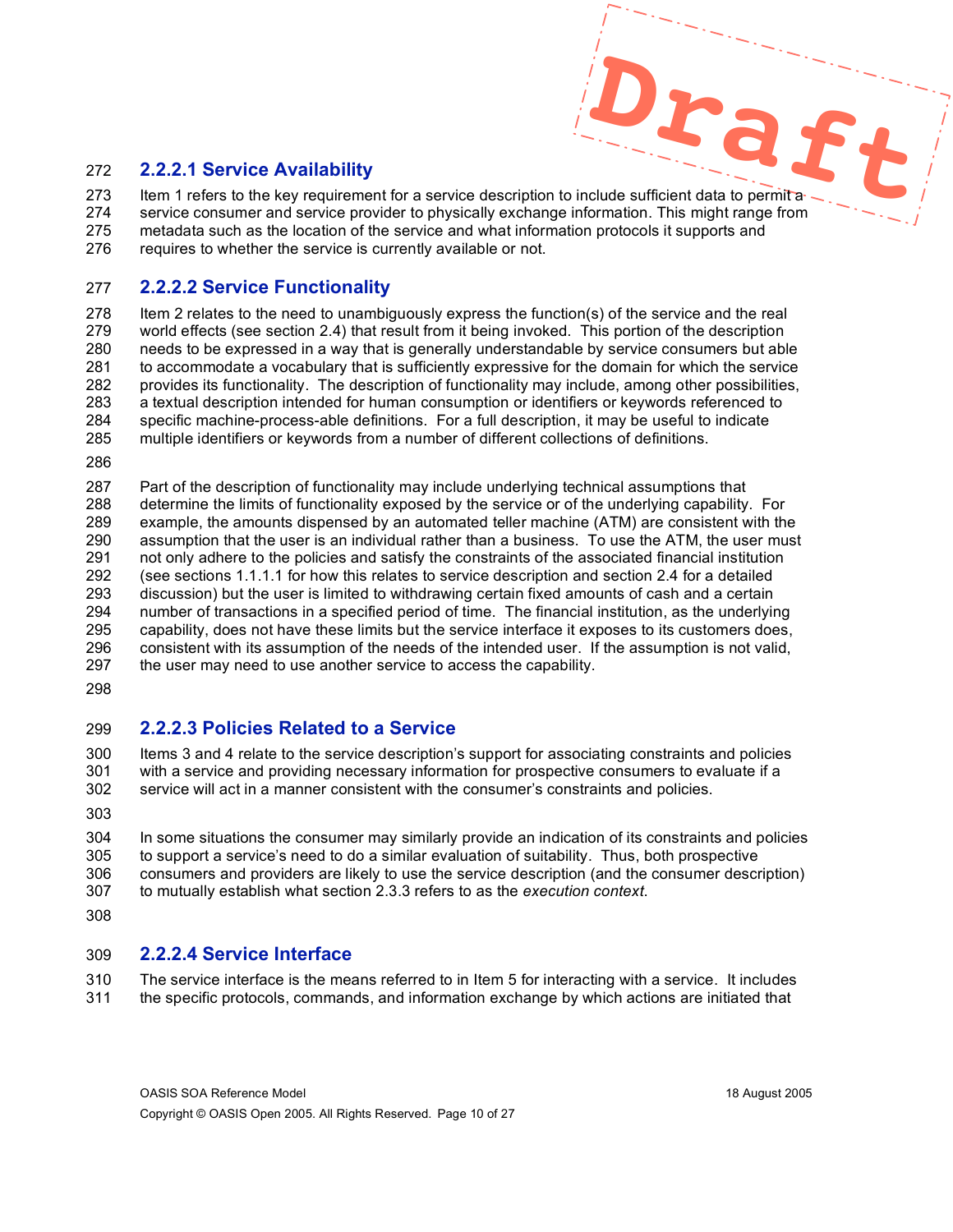- **Draft** result in the real world effects as specified through the service functionality portion of the service description.
- 

 The specifics of the interface are syntactically represented in a standard reference-able format. These prescribe what information needs to be provided to the service in order to exercise its functionality and/or the results of the service invocation to be returned to the service requester. This logical expression of the set of information items associated with the consumption of the 319 service is often referred to as the service's information model. Note, specifying the particulars of the standard reference-able format is beyond the scope of the reference model but requiring that mechanisms be available to define and retrieve such definitions are fundamental to the SOA 322 concept. Also note that the service may be invoked without requiring information input from the 323 consumer (other than a command to initiate action) and may accomplish its functions without consumer (other than a command to initiate action) and may accomplish its functions without providing any return or feedback to the consumer.

 While this discussion refers to a standard reference-able syntax for service descriptions, we do not specify how the consumer accesses the interface definition nor how the service itself is accessed. However, it is assumed that for a service to be usable, its interface must be represented in a format that allows interpretation of the interface information.

#### **2.2.2.5 An Example of Using Information Contained in the Service Description**

 The following example may help to clarify the concepts related to service and service description. To access electricity generated by the local electric utility, the service interface is the wall outlet and to use the service I need to understand what kind of plug fits the outlet. The utility assumes I will plug in devices that are compatible with the voltage they are providing and my assumption is I can safely plug in devices without these being damaged. If I am a home or business user, a constraint is I must establish an account and the contract I have with the electric utility is they will meter my usage and I will pay at a rate they prescribe. If I am a visitor to someone with a contract, the utility does not have a contract with me (and I do not have to satisfy the initial account constraint) but I still must be compatible with the service interface. The utility policy may be that in the event of high use by the community, the utility may reduce voltage or institute rolling blackouts. My implied policy is I may complain to my legislative representative if this happens frequently. The resource is the utility's ability to generate and distribute electricity, and the service is my getting access to that electricity. The resource would exist if every device was required to be hardwired to the electric utility's equipment but this would result in a very different service with a very different interface.

## **2.2.3 Descriptions and Metadata**

 One of the hallmarks of a Service Oriented Architecture is the degree of documentation and description associated with it; particularly *machine processable descriptions* – otherwise known as *metadata.*

The purpose of this metadata is to facilitate integration, particularly across ownership domains.

- By providing public descriptions, it makes it possible for potential participants to construct applications that use services and even offer compatible services with minimal human-level
- contact between them.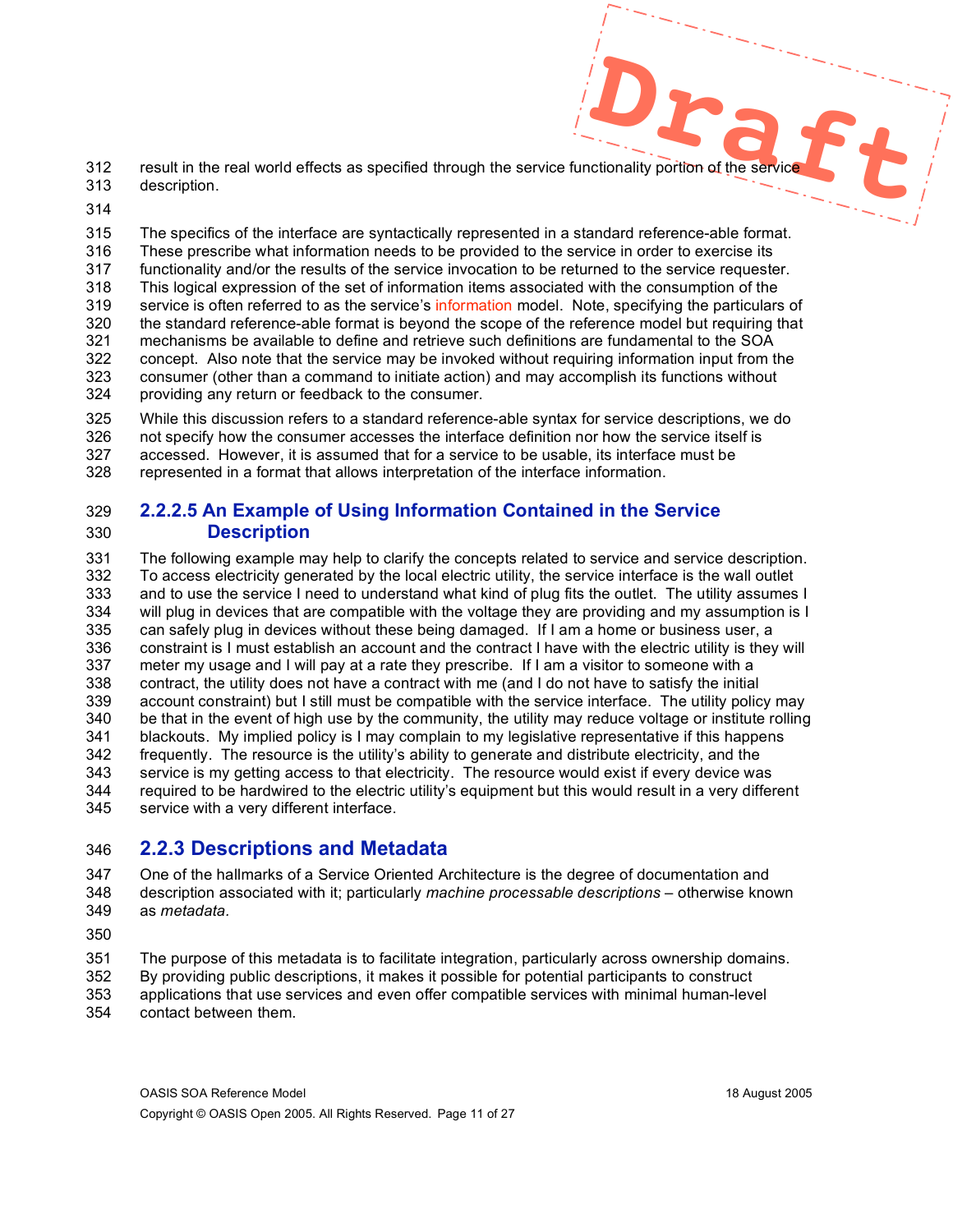#### **2.2.3.1 The roles of description**

**Draft** An important additional benefit of metadata – as opposed to informal natural language descriptions – is that it potentially permits automation in the creation of software. Both service providers and service consumers can benefit from such automation – reducing the cost of developing such systems.

For example, metadata can be used as a basis of discovery in dynamic systems, it can assist in

 managing a service, validating and auditing uses of services may also be simplified by rich metadata. It can help to ensure that requirements and expectations regarding the content of any data interchanged are properly interpreted and fulfilled.

#### **2.2.3.2 The limits of description**

 There are well-known theoretic limits on the effectiveness of descriptions – it is simply not possible to completely specify in a completely unambiguous manner the precise semantics of a service. (This is Gödel's incompleteness result in another guise.)

 Another way of stating the above is that there will always be unstated assumptions made by the describer of a service that must be implicitly shared by readers of the description. This applies to machine processable metadata as well as to human readable documentation.

 Luckily, such precision is not normally necessary either – what is required is sufficient precision to enable required functionality.

 Another kind of limit of descriptions is more straightforward: describing a service (for example) does not eliminate the requirement for making a choice. For example, a service directory might have the descriptions of many services – provided by many organizations. An automatic search of that directory is therefore likely to return multiple responses to any mechanical search criteria. At some point this set of responses has to be converted into a choice of a single service in order for a service consumer (say) to perform its function. In a multi-vendor scenario, that choice must also take into account real world aspects of the service – such as who the provider of the service is and whether the service consumer can or should trust the provider. It is unlikely that such factors can be easily and securely encoded in descriptions and search criteria.

# **2.3 Interacting with services**

 Interacting with a service involves exchanging information with the service and performing actions against the service. In many cases, this is accomplished by sending and receiving messages to and from the service end-point; but there are other modes possible that do not involve explicit message sending. However, for simplicity, we often refer to message exchange as the primary mode of interaction with a service. Together the forms of information exchanged and the kinds of actions performed form the **service interface** – see section 2.2.2.

 There are three key concepts that are important in understanding what it is involved in interacting with services – the **information model**, the **process model** and the **execution context**.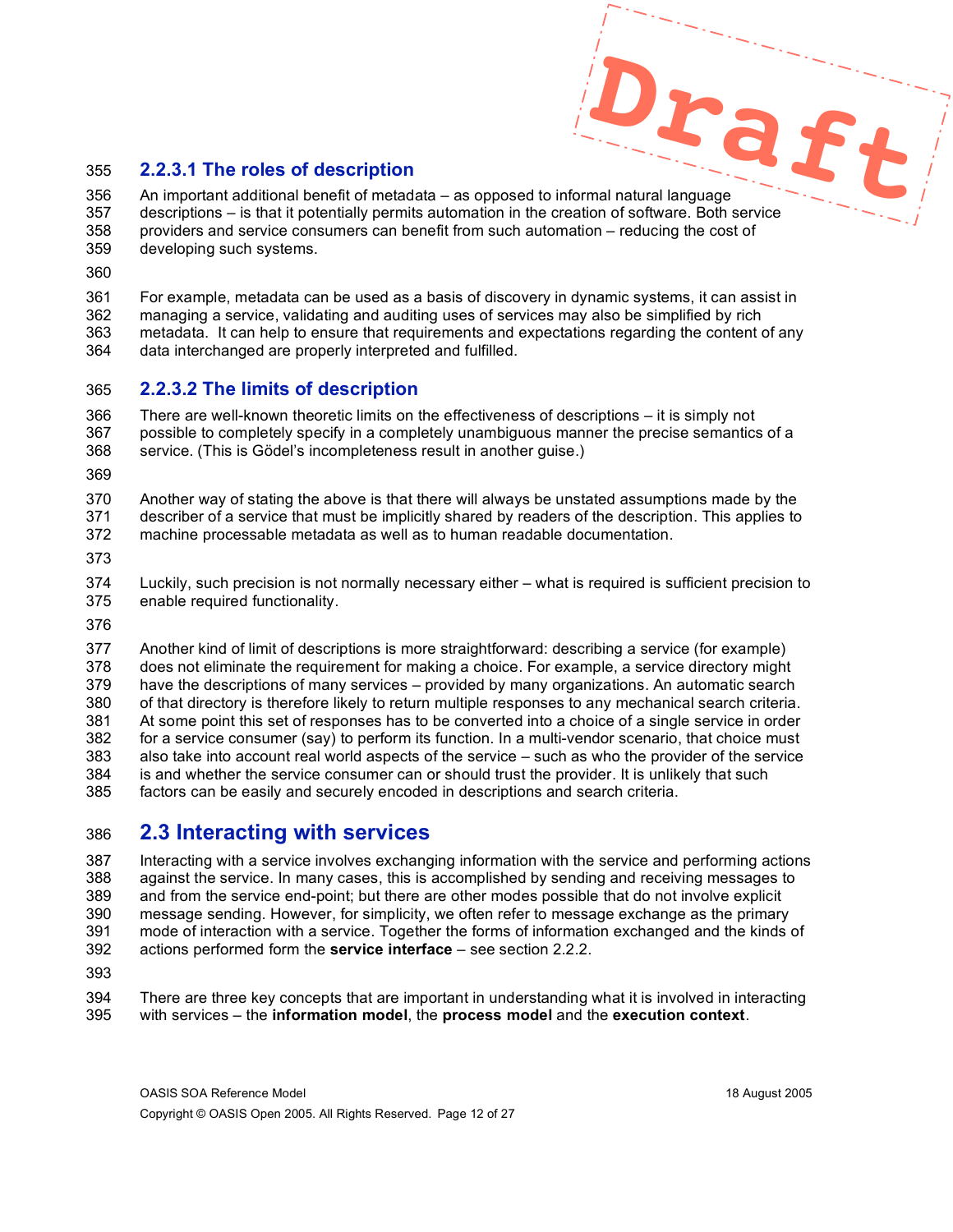## **2.3.1 Information model**

**Draft** 397 The information model of a service is a characterization of the information that may be exchanged-with the service.

 The scope of the information model includes the format of documents and messages, the structural relationships within those documents and also the ontologies of terms used within those documents.

 We do not, however, generally include within the information model of a service the information and data that might be stored or internally manipulation by a service. That is part of the service implementation.

#### **2.3.1.1 Structure**

 Knowing the representation, structure and form of information required is a key initial step in ensuring effective interactions with a service. There are several levels of such structural information; ranging from the encoding of character data, through the use of formats such as

XML, SOAP and schema-based representations.

## **2.3.1.2 Ontology**

Particularly for messages, an important aspect of the service information model is the

- interpretation of strings and other tokens in the data. Loosely, one might partition the
- interpretation of a message into structure (syntax) and ontology (semantics); although both are part of the information model.
- 

 A described information model typically has a great deal to say about the form of messages, about the types of the various components of messages and so on. However, pure type information is not sufficient to completely describe the appropriate interpretation of data. For 421 example, within an address structure, the city name and the street name are typically given the 422 same type – some variant of the string type. However, city names and street names are not rea same type – some variant of the string type. However, city names and street names are not really the same type of thing at all. Distinguishing the correct interpretation of a city name string and a street name string is not possible using type-based techniques – it requires additional information that cannot be expressed purely in terms of the structure of data.

 Ontologies are formal descriptions of sets of terms in terms of the relationships between them. Most commonly, the relationships are class relationships – one term represents a concept that is a sub-class of another. However, relationships are not limited to the sub-class relationships; other aspects of concepts can also be usefully represented; such as the range of possible values given property can take and whether the property is functional or not.

 The role of explicit ontologies is to provide a firm basis for selecting correct interpretations for tokens in messages. For example, in the address example above, an ontology can be used to capture the appropriate distinction between street name and city name; so much so that in many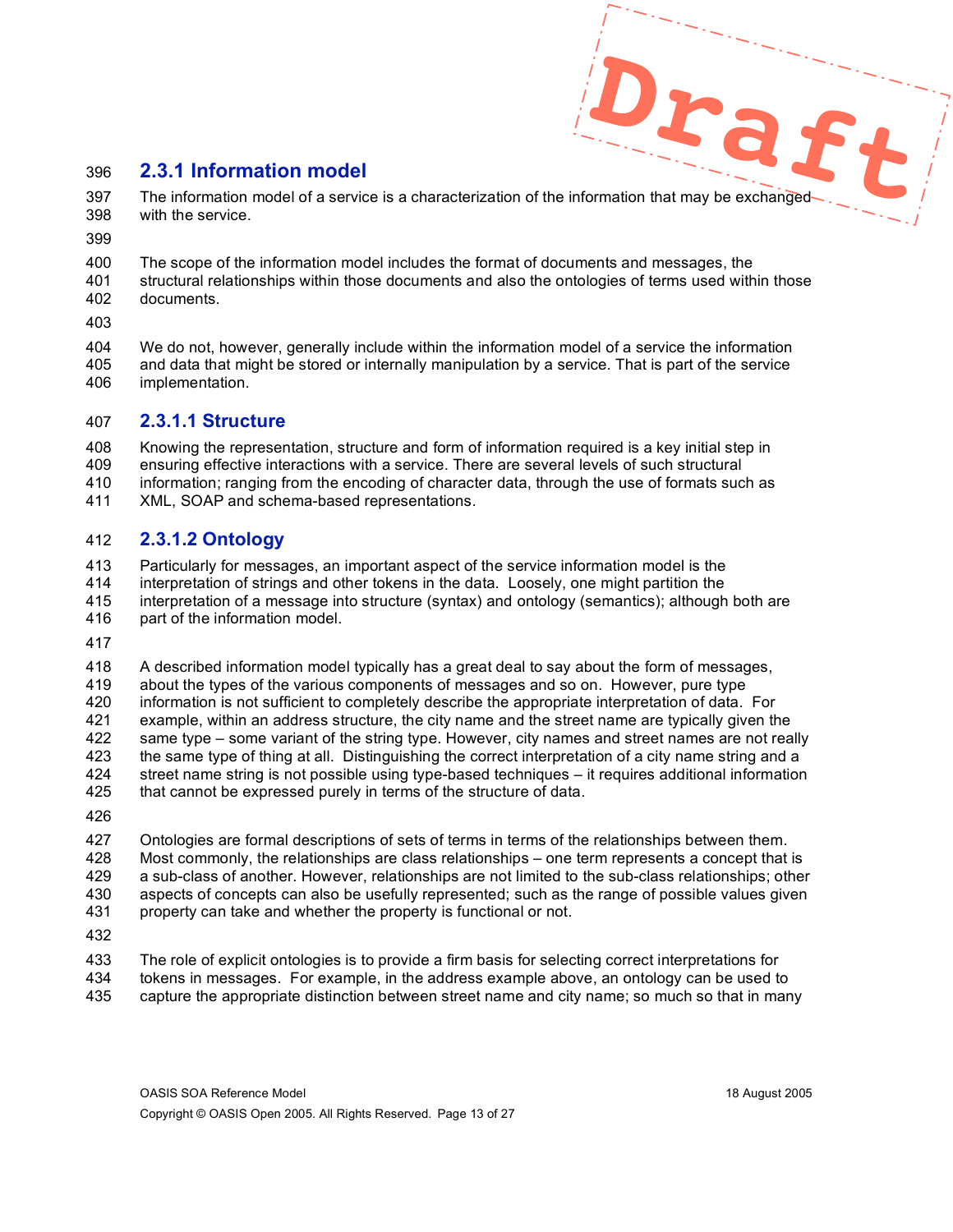- **D D**<br>**C C**<br>**Example 2** 436 cases it is possible to automatically map the contained information from one representation another.
- 

 More specifically, for a service to be consistent, the service should make consistent use of terms as defined in one or more ontologies. Of course, specific domain semantics are beyond the scope

- of this reference model; however, the reference model does address the requirement that the
- service interface enable providers and consumers to unambiguously identify relevant definitions
- for their respective domains.

#### **2.3.2 Behavior model**

- The second key requirement for successful interactions with services is knowledge of the behavioral or process aspects of the service. Loosely, this can be characterized as knowledge of
- the actions on, responses to and temporal dependencies between actions on the service.
- 

 For example, in a News subscription service, a successful use of the service involves initially registering a subscription with the service; which will then be followed by an irregular series of one-way news items. Key to using the service is the knowledge that you must first register your preferences and then you will get messages without further prompting.

 Another example is a service that supports updating a balance with a transaction. Such services are typically *idempotent*: i.e., they will not change their state should a subsequent interaction be attempted for the same transaction. The behavioral model of the account update service then consists of an initial communication – incorporating the transaction to log – followed by a response which includes the new balance.

#### **2.3.2.1 Process Model**

 It is fairly common to partition the process model associated with a service into two levels: the particular sequences of operations needed to achieve single service exchanges and longer term transactions. These two levels may be nested – a long running transaction is often composed of sequences of exchange patterns.

 For example, in a publish-and-subscribe service, there are individual operations dealing with registering a new subscription (say) and publishing a new notice (say). The longer view of a given service considers the total sequence of notifications associated with a given subscription. Another concept that may be featured in a process model is the transactional structure of a service (c.f. ACID analysis of processes).

 Note that although the existence of a process model is fundamental to this Reference Model, its extent is not defined. In some architectures the process model will include aspects that are not strictly part of this reference model – for example we do not address the orchestration of multiple services – although orchestration and choreography may be part of the process model of a given architecture. At a minimum, the process model must cover the interactions with the service itself.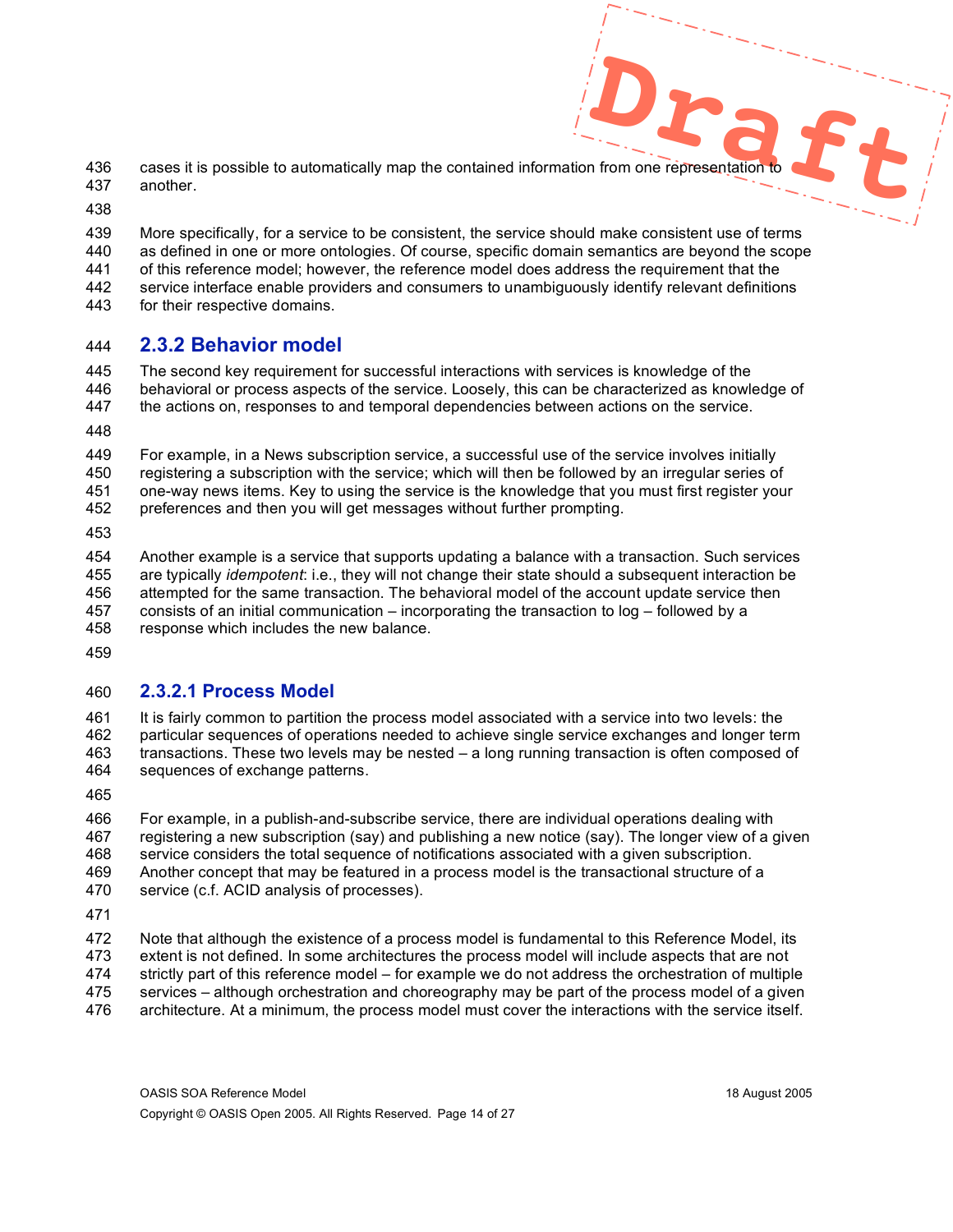**Draft** Choosing an appropriate representation of process models is a fine art; a representation system that can express sequences and dependencies is often *Turing complete<sup>2</sup>* – i.e., is effectively a programming language. The problem with Turing complete representations of processes is that processing such descriptions quickly becomes intractable for non-trivial process models. For example, the task of comparing two processes is a difficult exercise that is provably impossible in the general case. On the other hand, without some such expressive power it can be difficult to

- capture the required dependencies that are a natural part of process descriptions.
- 

 However, showing that two process models are equivalent is not the only requirement for representing process models. A more common requirement is simply to be able to identify the appropriate steps that must be followed for a successful interaction. This is analogous to following a recipe or executing a program – a task that is easily mechanizable.

#### **2.3.2.2 Behavior**

 The **behavioral** model of a service is about the behavior that results in interactions with the service. Of course, a great portion of the behavior of a service may be private; however, the expected public view of a service surely includes the implied behavior of the service.

 For example, in a service that represents a bank account, it is not sufficient to know that to use the service you need to exchange a given message (with appropriate authentication tokens). It is also of the essence that using the service may actually affect the bank account – withdrawing cash from it for example.

 The behavior of a service is closely connected to its intended real-world effect; although not identical to it. In general, we can state that the behavior of a service (an attempt to withdraw cash from an account) results in an intended (or occasionally unintended) effect in the world: the account's balance is lower.

## **2.3.3 Services in context**

 In an implementation, services are associated with an **execution context**. Or, another way of expressing this is to consider that there is a distinction between a potential service and an actual service that is capable of being interacted with. An actualized service has an execution context that determines many of the properties of the service; including attributes such as security.

 For example, suppose that it were important that a given service was always executed in an authenticated context – i.e., that the service provider and the service consumer have authenticated themselves to each other. The details of how authentication is performed are not

- our concern here. That authentication context is an example of a particular execution context that applies to the service.
-